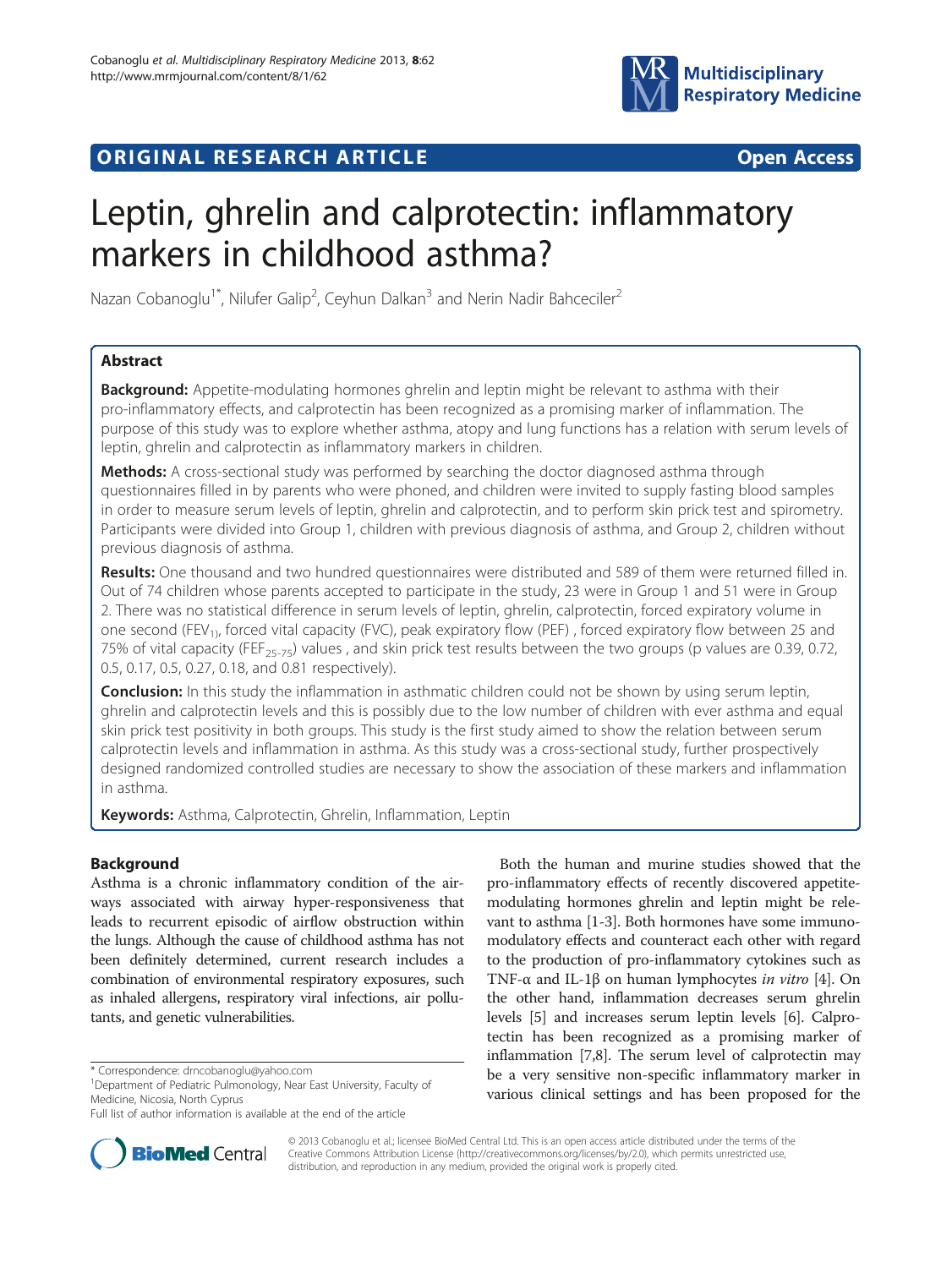diagnosis of many inflammatory conditions [\[9\]](#page-4-0). To date it has not been searched whether serum calprotectin levels with leptin and ghrelin levels could be used to detect the inflammation related to childhood asthma. The purpose of this study therefore was to explore whether asthma, atopy and lung functions have a relation with serum levels of leptin, ghrelin and calprotectin as inflammatory markers in children.

## Methods

A cross-sectional study was performed from May 1 to September 1, 2011, in summer time, among the first to fifth grade students of a randomly selected primary school in Nicosia. The investigation was coordinated by Near East University Faculty of Medicine Department of Paediatrics and approved by the Ethics Committee of this faculty. The International Study of Asthma and Allergies in Childhood (ISAAC) questionnaire, translated into Turkish previously [[10](#page-4-0)], was distributed to all students to be filled in by their parents and returned to school. Then all responders were phoned, given information about the study and their children were invited to participate in this study. Children with any chronic disease and acute infection were excluded from the study. After obtaining written informed consents from their parents, fasting blood samples of participant children were drawn to measure serum leptin, ghrelin and calprotectin levels. Body mass indexes (BMI) of the children were calculated as weight (kg)/ height<sup>2</sup> (m). Skin prick test to aeroallergens and spirometry were performed to all participant children. Children were divided into two groups according to the responses to the question in ISAAC questionnaire "Has your child ever been diagnosed in asthma?" children were divided into two groups: group 1 included the children with previous diagnosis of asthma, while group 2 those children without previous diagnosis of asthma. The data of these two groups were compared.

#### Laboratory procedures

All laboratory investigations were performed by a researcher unaware of the asthma diagnosis of the children. Five mL samples of peripheral venous blood samples were obtained from all children. Each blood sample was left to coagulate for 30 minutes, then centrifuged for 15 minutes at 10000 rpm and the extracted serum was collected and stored at −20°C until analysis.

Leptin (ng/mL) and ghrelin (ng/mL) were measured by EIA ( DRG Diagnostics, Inc., Marburg, Germany and Raybiotech, Inc., GA, USA respectively), whereas caprotectin (ng/mL) was measured by ELISA (Human Calprotectin ELISA kit, Cusabio Biotech, China) in serum samples. The methods of measurement were carried out according to the manufacturer instructions. The standard curves are created by reducing the date

using computer software (Softmax Pro.) capable of generating four parameter logistic (4PL) curve-fit. The lower detection limits were 1 ng/mL for leptin, 161 pg/mL for ghrelin, and 2 ng/mL for calprotectin. The values under lower detection limits were accepted as 0 ng/mL.

#### Skin prick test

Skin prick tests to aeroallergens were performed by a researcher unaware of the asthma diagnosis of the children with 24 common aeroallergens belonging to 5 groups; mites (Dermatophagoides farinae, Dermatophagoides pteronyssinus), molds (Alternaria, Aspergillus mix, Penicillium mix, Candida albicans), pollens (Betulaceae, Aesculus Hippo, Olea Europea, Plantago, Artemisia, Parietaria, Secale cereale, Triticum vulgaris, Zea mays, mixture of 5 grasses), animal epithelia (feathers mixture [duck, goose and hen], cat hair, dog hair) and insects (cockroach) (Stallergenes, Antony, France). Histamine and saline were used as positive and negative controls, respectively. A drop of each allergen extract was placed on the volar surface of the left forearm and was penetrated with a stallerpoint. After 15 minutes, the wheal reaction was measured as the mean of the longest diameter and the diameter perpendicular to it. A wheal diameter of at least 3 mm greater than those of the negative controls was considered as positive.

#### Lung function testing

Lung function was assessed with a spirometer (Vmax Encore 22, California, USA). At least three reproducible blows with maximum difference between two best measurements of 5% or 150 ml were obtained and the highest value of these three attempts was accepted. Measurements of forced expiratory volume in one second  $(FEV<sub>1</sub>)$ , forced vital capacity (FVC), peak expiratory flow (PEF) and forced expiratory flow between 25 and 75% of vital capacity ( $\text{FEF}_{25-75}$ ) were compared to normal values, standardized for gender, height and age, and were expressed as a percentage of the predicted value.

#### Statistical analysis

The Pearson chi-square test was performed in the case of categorical variables. Mean  $\pm$  SD values were calculated for normally distributed data and median values for non-normally distributed data. Unpaired ttests were used to test differences between groups for normally distributed variables. The Mann–Whitney U-test and Spearman's rho test were used for nonparametric variables.  $p \leq 0.05$  was considered statistically significant. Statistical analyses were performed by using the SPSS software package for Windows (release 17.0.0; SPSS Inc., Chicago, Ill, USA).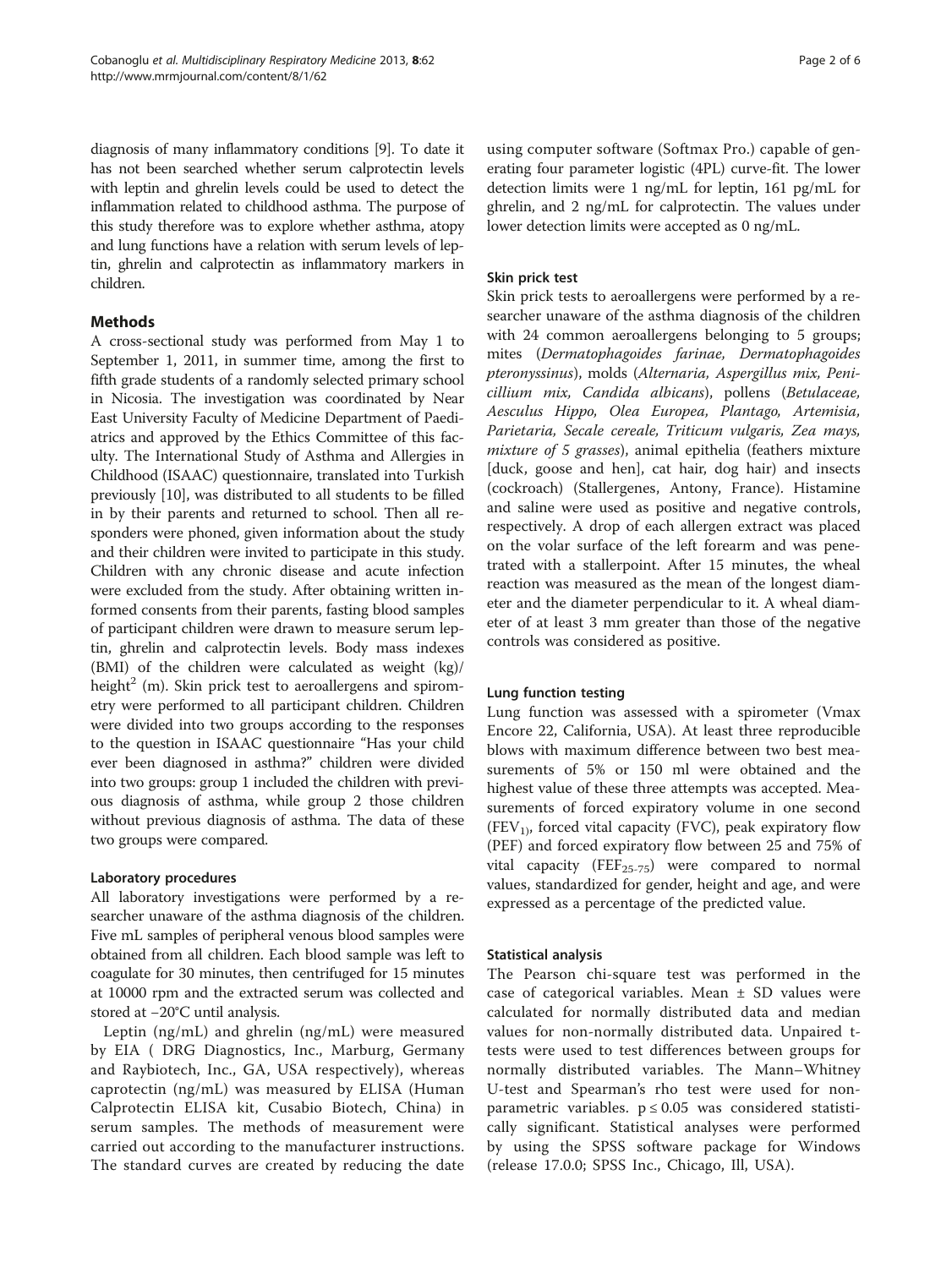#### Results

One thousand and two hundred ISAAC questionnaires were distributed and 580 of them returned filled in. Parents of 74 children accepted to participate in the study following the invitation and the74 children (23 in Group 1 and 51 in Group 2) were recruited to the study. There was no statistical difference in serum levels of leptin, ghrelin, calprotectin,  $FEV_1$ ,  $FVC$ ,  $PEF$ ,  $FEF_{25-75}$  values, and skin prick test results between the two groups (p was 0.39, 0.72, 0.5, 0.17, 0.5, 0.27, 0.18, and 0.81 respectively). Data are presented in Table 1. Serum levels of leptin, ghrelin and calprotectin were also compared after dividing children into two new groups according to the results of skin prick tests: "Skin prick test positive" (SPT+)  $(n = 47)$  and "Skin prick test negative" (SPT-)  $(n = 24)$ , and again there was no statistically significant difference between the two groups. Data are presented in Table [2](#page-3-0).

There was a significant correlation between BMI and serum leptin levels ( $p < 0.001$  and correlation coefficient = 0.85) (Figure [1](#page-3-0)) of all participants, but not between BMI and serum ghrelin and calprotectin levels (p values are 0.27 and 1.0, correlation coefficients are 0.12 and 0.00 respectively).

# **Discussion**

In this cross-sectional study, no differences in serum levels of leptin, ghrelin and calprotectin were detected between children with and without a previous diagnosis of asthma according to ISAAC questionnaire.

Previously, a growing number of studies have examined the potential role of leptin in the respiratory system. Although leptin is synthesized and secreted mainly by white adipose tissue [[11\]](#page-4-0), accumulative data have identified foetal and adult lung tissue as leptin responsive and producing organs. Also, leptin's involvement in pulmonary homeostasis has become increasingly evident [\[12-15\]](#page-4-0). Leptin and leptin receptors are expressed by the lung [\[12,16](#page-4-0)]. Besides its proinflammatory systemic effects, leptin negatively modulates the function of regulatory T cells that are associated with asthma [[17](#page-4-0)], and promote Th1 proliferation with increased production of interferon-γ [\[18,19](#page-4-0)]. Recent in vitro studies indicate that leptin also stimulates release of vascular endothelial growth factor by airway smooth muscle cells [\[20\]](#page-4-0), although it does not affect airway smooth muscle cell proliferation [\[13](#page-4-0)]. Vascular endothelial growth factor may stimulate subepithelial neovascularization and vascular permeability, a key finding in asthma [[20](#page-4-0)]. In vitro studies have documented that leptin can significantly up-regulate the cell surface expression of intracellular adhesion molecule ICAM-1 and CD18 and suppress those of ICAM-3 and L-selectin in eosinophils [[21](#page-4-0)], while it augments alveolar macrophage leukotriene synthesis [[22](#page-4-0)]. The latter results suggest that leptin may induce accumulation of eosinophils and may enhance inflammatory processes at sites such as the lung or the airways, thereby increasing to some extent allergic airway responses [[21,22\]](#page-4-0). A causal role for leptin in asthma is supported by murine studies: the administration of exogenous leptin in leptin-deficient mice augments airway hyperreactivity following allergen challenge, as well as lung inflammation following ozone exposure [\[1](#page-4-0)[,23\]](#page-5-0). Human data are, however, currently inconclusive regarding the independent association between serum leptin concentration and risk of asthma [\[3,](#page-4-0)[24,25\]](#page-5-0). A large population-based study by Jartti et al. [[26](#page-5-0)] used a sequential nested case control study design set within an established Finnish cohort and did not show an independent association between asthma and serum leptin concentrations. Some children studies with

Table 1 Comparison of BMI, gender, age, serum levels of leptin, ghrelin and calprotectin levels, lung function and skin prick tests in asthmatic and non-asthmatic children

|                                                 | Group $1(n = 23)$ | Group 2 $(n = 51)$ | p value |
|-------------------------------------------------|-------------------|--------------------|---------|
| BMI (mean $\pm$ SD)                             | $20.3 \pm 4.4$    | $19.1 \pm 4.2$     | 0.82    |
| Gender (girl)(n)(%)                             | 9(39%)            | 31 (60%)           | 0.08    |
| Age (year)(mean $\pm$ SD)                       | $8.2 \pm 1.2$     | $8.8 \pm 1.4$      | 0.09    |
| Leptin (ng/mL) (median [minimum-maximum])       | $5.3(0.4-27.4)$   | $8.8(0.3-31.3)$    | 0.39    |
| Ghrelin (ng/mL) (median [minimum-maximum])      | 30.9 (1.9-138.5)  | 26.9 (1.0-436.3)   | 0.72    |
| Calprotectin (ng/mL) (median [minimum-maximum]) | $1.0(0.0-106.8)$  | $1.5(0.0-27.5)$    | 0.5     |
| $FEV1$ % (median [minimum-maximum])             | $107(76 - 126)$   | 101 (79-130)       | 0.17    |
| FVC% (median [minimum-maximum])                 | $99(73 - 121)$    | $97(36 - 173)$     | 0.5     |
| PEF% (median [minimum-maximum])                 | 99 (72-126)       | $96(78-126)$       | 0.27    |
| $FEF_{25-75}$ % (median [minimum-maximum])      | $111(39-177)$     | $95(65 - 129)$     | 0.18    |
| Skin prick test positive (n) (%)                | 32 (65%)          | 15 (68%)           | 0.81    |

BMI body mass index, FEF<sub>25-75</sub> forced expiratory flow between 25 and 75% of vital capacity, FEV<sub>1</sub> forced expiratory flow in one second, FVC forced vital capacity, PEF peak expiratory flow.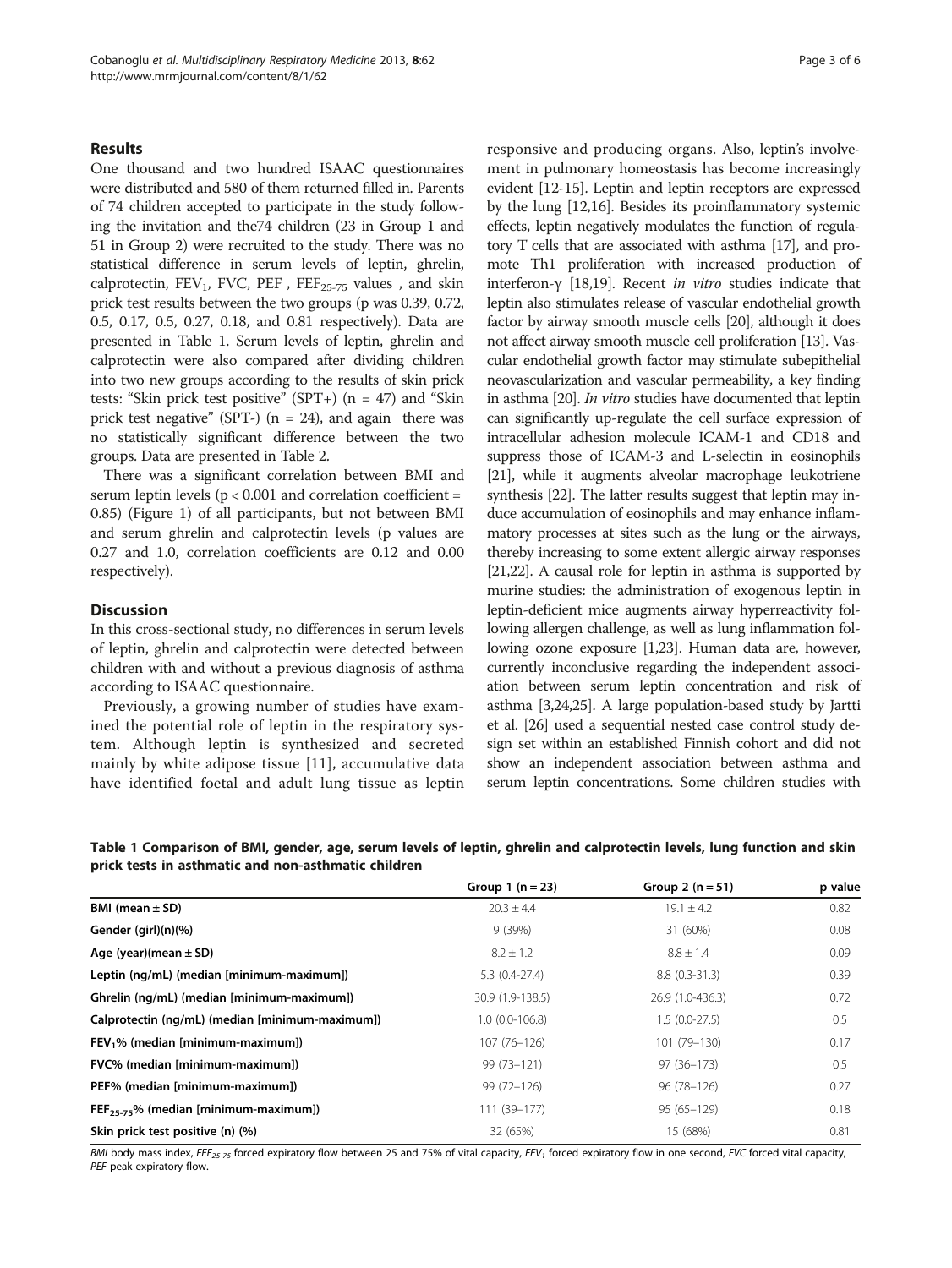|                                                 | $SPT + (n = 47)$ | $SPT - (n = 24)$ | p value |
|-------------------------------------------------|------------------|------------------|---------|
| Leptin (ng/mL) (median [minimum-maximum])       | $5.2(0.2-27.5)$  | $5.7(0.8-20.9)$  | 0.92    |
| Ghrelin (ng/mL) (median [minimum-maximum])      | 30.9 (1.9-138.5) | 26.9 (1.0-436.3) | 0.98    |
| Calprotectin (ng/mL) (median [minimum-maximum]) | 1.0 (0.0-19.4)   | $0.5(0.0-106.8)$ | 0.62    |

<span id="page-3-0"></span>Table 2 Comparison of serum levels of leptin, ghrelin and calprotectin levels according to the skin prick test results

SPT+, Skin prick test positive, SPT-, Skin prick test negative.

significantly smaller sample sizes showed a positive association [[3](#page-4-0)[,24](#page-5-0)], while others not [\[27\]](#page-5-0). In our cross-sectional study, we also did not show an correlation between asthma (both according to self declaration of doctor diagnosed asthma or to the results of skin prick tests) and serum leptin concentration.

Undoubtedly, leptin has emerged in the literature as a multifunctional hormone with versatile activities and complex counteractions with other cytokines and adipokines. However, decoding its pulmonary impact is not an easy task, since the role of leptin cannot always be separated from obesity and the biology of adipose tissue. Recent epidemiological studies have demonstrated that the prevalence of asthma and obesity are both increasing concomitantly, suggesting that these factors may be causally related [\[28](#page-5-0)]. Accumulating evidence has implicated systemic changes in immune function in the development of obesity; several obesity-related hormones and cytokines may lead to airway hyper-responsiveness [\[1](#page-4-0)[,29,30\]](#page-5-0). In our study there was no difference between the BMIs of asthmatic and nonasthmatic children, so we could eliminate the effect of obesity on the serum levels of leptin.

In the present study, we paid special attention to the recently discovered hormones ghrelin and leptin, because both hormones seem to exert a wide range of effects on the immune system [[4,](#page-4-0)[31](#page-5-0)]. It has been reported that

ghrelin dose-dependently inhibits proliferation of anti-CD3-activated murine T cells and non-specifically inhibits both T-helper 1 (Th1; IL-1 and IFN-γ) and Th2 (IL-4 and IL-19) cytokine mRNA expression [[32](#page-5-0)]. In a previous study on children, Matsuda et al. [\[2\]](#page-4-0) showed a significant correlation between the levels of plasma ghrelin and leptin levels and BMI. They found that overweight children had significantly higher IgE concentrations than non-obese children, and also observed significant correlation between serum IgE and plasma concentrations of ghrelin and leptin. These findings suggested the possibility that obesity-related hormones may represent a link between obesity and allergic disorders. Nevertheless, Okamatsu et al. [\[33](#page-5-0)] found that serum leptin had a significant positive correlation with BMI while plasma ghrelin did not correlate with it. Surprisingly, a significant inverse correlation between plasma concentrations of ghrelin and serum immunoglobulin concentrations was found in their study. In the present study, we did not find a difference between the serum ghrelin levels of asthmatic and non-asthmatic children, and there was no correlation between serum ghrelin levels and BMI in the whole group.

Elevated serum calprotectin (synonyms in the literature: aka MRP8/14, calgranulin, cystic fibrosis-associated antigen, and S100) levels are found in a variety of chronic inflammatory conditions, including rheumatoid arthritis, allograft

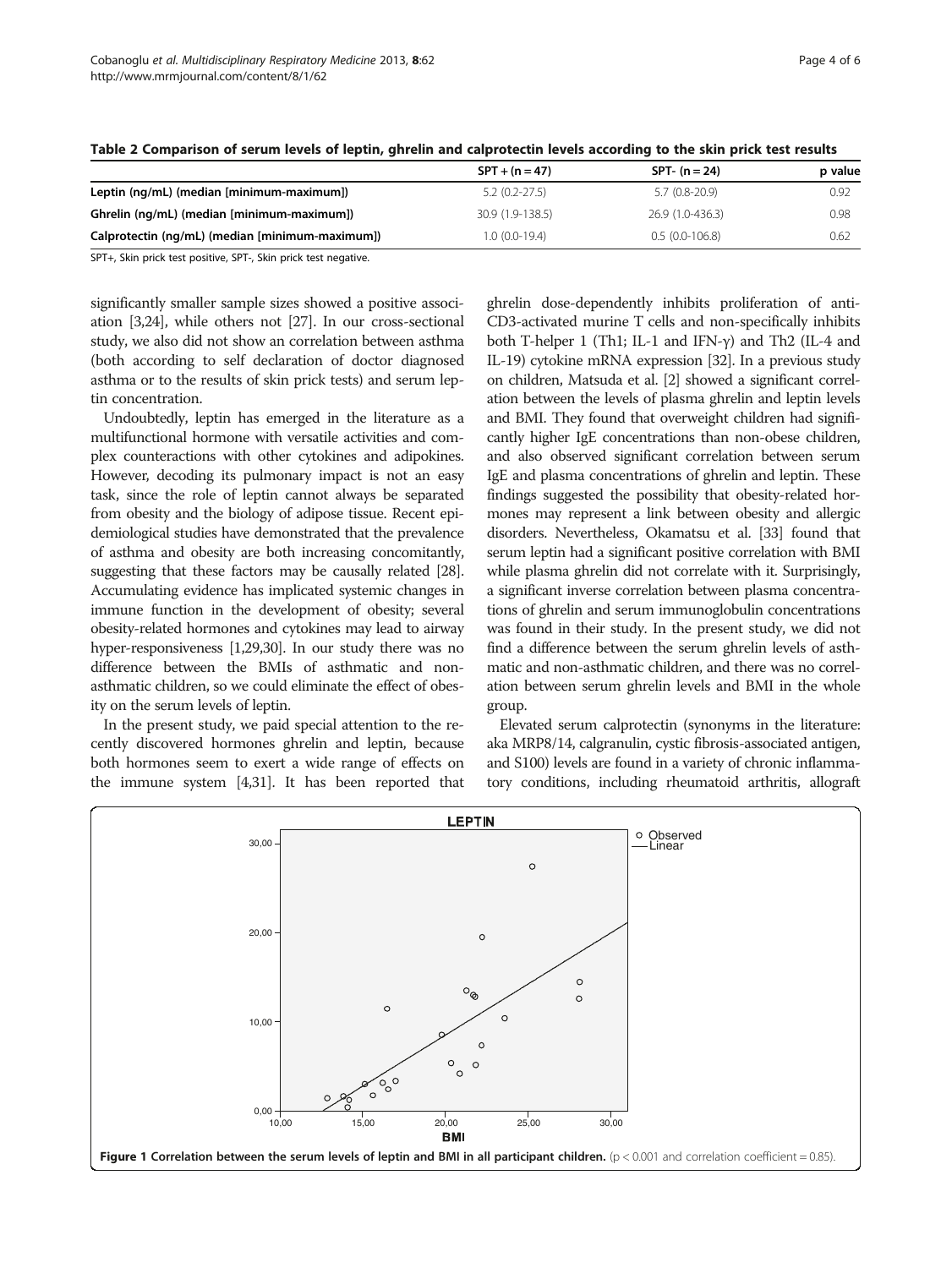<span id="page-4-0"></span>rejections, inflammatory bowel and lung diseases, and environmental tobacco smoke-exposure [[34](#page-5-0)]. Asthma is a chronic inflammatory disease, therefore we compared the serum calprotectin levels of asthmatic and non-asthmatic children demonstrating no significant difference between the two groups. Possibly, we could not detect any difference between groups due to the low number of children with asthma. In addition, skin prick test positivity was equal in both groups, and this might be another reason why no differences were detected between two groups. It could be better to include children with current diagnosis of asthma rather than responses to questionnaires.

There were no statistically significant differences in terms of spirometric data and skin prick test results between the two groups. Because our study was based on a screening questionnaire only, it could be that, absence of current asthma and therefore allergic inflammation in some of the children at the time of study might have influenced the results. Possibly, monitoring inflammatory markers during exacerbations of asthma could be more useful.

Although we could not find any statistical difference between the two groups in terms of serum levels of leptin, there was a significant correlation between BMI and serum leptin levels. As leptin is synthesized and secreted mainly by white adipose tissue this correlation was rational and compatible with previous studies.

### Conclusions

It is indisputable that asthma is an inflammatory condition although we could not show the inflammation by using serum leptin, ghrelin and calprotectin levels in asthmatic children. According to the current literature, this is the first study aimed to show the association of serum calprotectin with asthma. As our study was a cross-sectional study, further prospectively designed randomized controlled studies are necessary in order to show the association between these markers and inflammation in asthma.

#### Competing interests

The authors declared that they have no competing interests.

#### Authors' contributions

NC participated in the design of the study, performed statistical analysis and drafted the manuscript. NG and CD participated in coordination and helped to draft the manuscript. NNB participated in the design of the study and helped to draft the manuscript.

#### Author details

<sup>1</sup>Department of Pediatric Pulmonology, Near East University, Faculty of Medicine, Nicosia, North Cyprus. <sup>2</sup>Department of Pediatric Allergy and Immunology, Near East University, Faculty of Medicine, Nicosia, North Cyprus. <sup>3</sup>Department of Pediatrics, Near East University, Faculty of Medicine, Nicosia, North Cyprus.

Received: 16 April 2013 Accepted: 6 August 2013 Published: 25 September 2013

#### References

- 1. Shore SA, Schwartzman IN, Mellema MA, Flynt L, Imirich A, Johnston RA: Effect of leptin on allergic airway responses in mice. J Allergy Clin Immunol 2005, 115:103–109.
- 2. Matsuda K, Nishi Y, Okamatsu Y, Kojima M, Matsuishi T: Ghrelin and leptin: a link between obesity and allergy? J Allergy Clin Immunol 2006, 117:705–706.
- 3. Guler N, Kirerleri E, Ones U, Tamay Z, Salmayenli N, Darendeliler F: Leptin: does it have any role in childhood asthma? J Allergy Clin Immunol 2004, 114:254–259.
- 4. Dixit VD, Schaffer EM, Pyle RS, Collins GD, Sakthivel SK, Palaniappan R, Lillard JW Jr, Taub DD: Ghrelin inhibits leptin- and activation induced proinflammatory cytokine expression by human monocytes and T cells. J Clin Invest 2004, 114:57–66.
- 5. Striz I, Trebichavsky I: Calprotectin-a pleiotropic molecule in acute and chronic inflammation. Physiol Res 2004, 53:245–253.
- 6. Danesh J, Wheeler JG, Hirschfield GM, Eda S, Eiriksdottir G, Rumley A, Lowe GD, Pepys MB, Gudnason V: C-reactive protein and other circulating markers of inflammation in the prediction of coronary heart disease. N Engl J Med 2004, 350:1387–1397.
- 7. Foell D, Roth J: Proinflammatory S100 proteins in arthritis and autoimmune disease. Arthritis Rheum 2004, 50:3762–3771.
- 8. Healy AM, Pickard MD, Pradhan AD, Wang Y, Chen Z, Croce K, Sakuma M, Shi C, Zago AC, Garasic C, Damokosh AI, Dowie TL, Poisson L, Lillie J, Libby P, Ridker PM, Simon DI: Platelet expression profiling and clinical validation of myeloid-related protein-114 as a novel determinant of cardiovascular events. Circulation 2006, 113:2278–2284.
- 9. Croce K, Gao H, Wang Y, Mooroka T, Sakuma M, Shi C, Sukhova GK, Packard RR, Hogg N, Libby P, Simon DI: Myeloid-related protein-8/14 is critical for the biological response to vascular injury. Circulation 2009, 120:427–436.
- 10. Ones U, Sapan N, Somer A, Disci R, Salman N, Guler N, Yalcin I: Prevalence of childhood asthma in Istanbul, Turkey. Allergy 1997, 52:570–575.
- 11. Friedman JM, Halaas JL: Leptin and the regulation of body weight in mammals. Nature 1998, 395:763–770.
- 12. Bruno A, Pace E, Chanez P, Gras D, Vachier I, Chiappara G, La Guardia M, Gerbino S, Profita M, Gjomarkaj M: Leptin and leptin receptor expression in asthma. J Allergy Clin Immunol 2009, 124:230–237.
- 13. Nair P, Radford K, Fanat A, Janssen LJ, Peters-Golden M, Cox PG: The effects of leptin on airway smooth muscle responses. Am J Respir Cell Mol Biol 2008, 39:475–481.
- 14. Vernooy JH, Drummen NE, van Suylen RJ, Cloots RH, Möller GM, Bracke KR, Zurderduyn S, Dentener MA, Bruselle GG, Hiemstra PS, Wouters EF: Enhanced pulmonary leptin expression in patients with severe COPD and asymptomatic smokers. Thorax 2009, 64:26–32.
- 15. Tsuchiya T, Shimuzu H, Horie T, Mori M: Expression of leptin receptor in lung: leptin as a growth factor. Eur J Pharmacol 1999, 365:273–279.
- 16. Bergen HT, Cherlet TC, Manuel P, Scott JE: Identification of leptin receptors in lung and isolated fetal type II cells. Am J Respir Cell Mol Biol 2002, 27:71–77.
- 17. Taleb S, Herbin O, Ait-Oufella H, Verreth W, Gourdy P, Barateau V, Merval R, Esposito B, Clement K, Holvoet P, Tedgui A, Mallat Z: Defective leptin/leptin receptor signaling improves regulatory T cell immune response and protects mice from atherosclerosis. Arterioscler Thromb Vasc Biol 2007, 27:2691–2698.
- 18. Lord GM, Matarese G, Howard JK, Baker RJ, Bloom SR, Lechler I: Leptin modulates the T-cell immune response and reverses starvation-induced immunosupression. Nature 1998, 394:897–901.
- 19. Matarese G, La Cava A, Sanna V, Lord GM, Lechler RI, Fontana S, Zappacosta S: Balancing susceptibility to infection and autoimmunity: a role for leptin? Trends Immunol 2002, 23:182–187.
- 20. Shin JH, Kim JH, Lee WY, Shim JY: The expression of adiponectin receptors and the effects of adiponectin and leptin on airway smooth muscle cells. Yonsei Med J 2008, 49:804–810.
- 21. Wong CK, Cheung PF, Lam CW: Leptin-mediated cytokine release and migration of eosinophils: implications for immunopathophysiology of allergic inflammation. Eur J Immunol 2007, 37:2337–2348.
- 22. Mancuso P, Canetti C, Gottschalk A, Tithof PK, Peters-Golden M: Leptin augments alveolar macrophage leukotriene synthesis by increasing phospholipase activity and enhancing group IVC iPLA2 (cPLA2gamma) protein expression. Am J Physiol Lung Cell Mol Physiol 2004, 287:L497–L502.